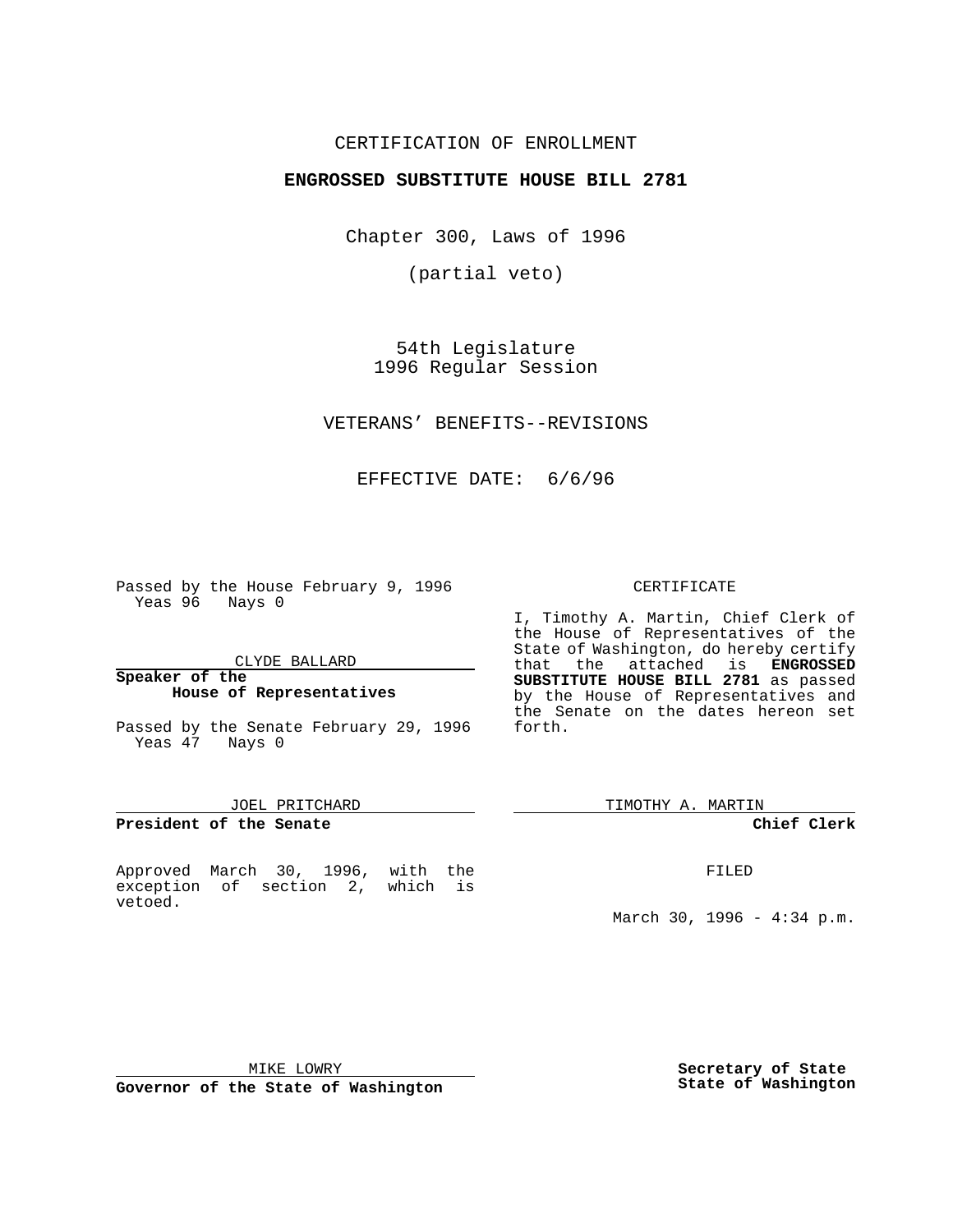# **ENGROSSED SUBSTITUTE HOUSE BILL 2781** \_\_\_\_\_\_\_\_\_\_\_\_\_\_\_\_\_\_\_\_\_\_\_\_\_\_\_\_\_\_\_\_\_\_\_\_\_\_\_\_\_\_\_\_\_\_\_

\_\_\_\_\_\_\_\_\_\_\_\_\_\_\_\_\_\_\_\_\_\_\_\_\_\_\_\_\_\_\_\_\_\_\_\_\_\_\_\_\_\_\_\_\_\_\_

Passed Legislature - 1996 Regular Session

## **State of Washington 54th Legislature 1996 Regular Session**

**By** House Committee on Appropriations (originally sponsored by Representatives Basich, Regala, Conway, Reams, Grant, Elliot, Quall, Linville, Chandler, Hatfield, D. Sommers, Scheuerman, Stevens, McMahan, Buck, Sheldon, Tokuda, Poulsen, Cole, Chopp, Kessler, Costa, Thompson, D. Schmidt, Robertson and Cooke)

Read first time 02/05/96.

1 AN ACT Relating to veterans' benefits; and amending RCW 41.04.005 2 and 41.04.010.

3 BE IT ENACTED BY THE LEGISLATURE OF THE STATE OF WASHINGTON:

4 **Sec. 1.** RCW 41.04.005 and 1991 c 240 s 1 are each amended to read 5 as follows:

6 (1) As used in RCW 41.04.005, ((41.04.010,)) 41.16.220, and 7 41.20.050 "veteran" includes every person, who at the time he or she 8 seeks the benefits of RCW ((28B.40.361,)) 41.04.005, 41.04.010, 9 41.16.220, 41.20.050, 41.40.170, 73.04.110, or 73.08.080 has received 10 an honorable discharge or received a discharge for physical reasons 11 with an honorable record and who meets at least one of the following 12 ((two)) criteria:

13 ( $(\{+\}$ )) (a) The person has served between World War I and World War 14 II or during any period of war, as defined in subsection (2) of this 15 section, as either  $((+a+))$ :

16 (i) A member in any branch of the armed forces of the United 17 States $((\overline{(+b)}))$  :

18 (ii) A member of the women's air forces service pilots( $(\frac{\pi}{2}$  or  $(e^+))$ ):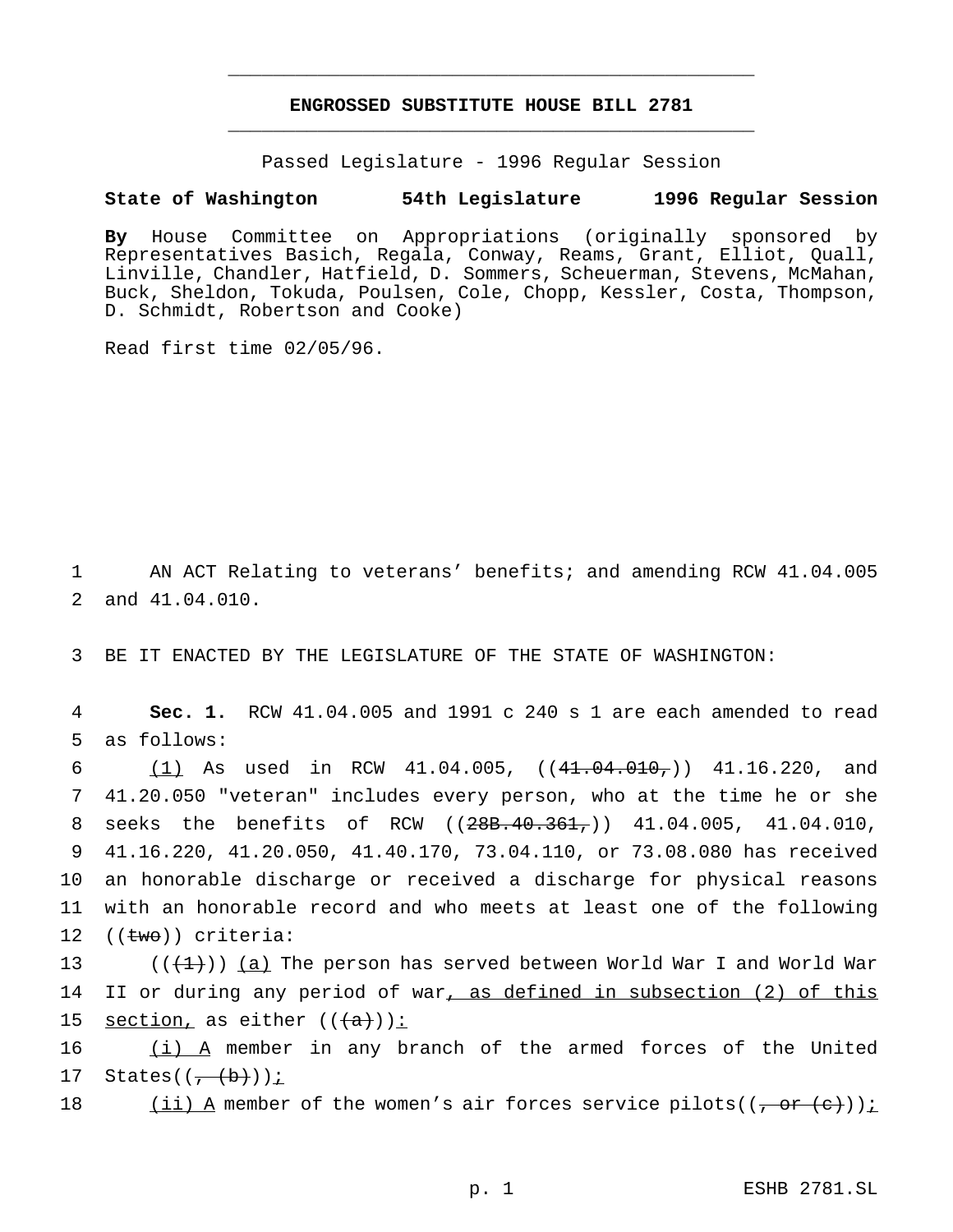1 (iii) A U.S. documented merchant mariner with service aboard an 2 oceangoing vessel operated by the war shipping administration, the 3 office of defense transportation, or their agents, during the period of 4 armed conflict, December 7, 1941, to August 15, 1945( $(\frac{\pi}{1})$ ) i or 5 (iv) A civil service crewmember with service aboard a U.S. army 6 transport service or U.S. naval transportation service vessel in 7 oceangoing service during the period of armed conflict( $(\{+, \})$ ), December 8 7, 1941, to August 15, 1945; or 9 ( $(\frac{1}{2})$ ) (b) The person has received the armed forces expeditionary 10 medal, or marine corps and navy expeditionary medal, for opposed action 11 on foreign soil, for service  $((+a+))\cdot$ 12 (i) In any branch of the armed forces of the United States; or 13  $((\{b\})$  (ii) As a member of the women's air forces service pilots. 14 (2) A "period of war" includes: 15  $(a)$  World War I $((\tau))^i$ 16 (b) World War II $((-))$  i 17  $(c)$  The Korean conflict( $(\tau)$ ); 18 (d) The Vietnam era, ((and)) which was the period beginning August 19 5, 1964, and ending on May 7, 1975; 20 (e) The Persian Gulf War, which was the period beginning August 2, 21 1990, and ending on the date prescribed by presidential proclamation or 22 law; 23 (f) The period beginning on the date of any future declaration of 24 war by the congress and ending on the date prescribed by presidential 25 proclamation or concurrent resolution of the congress((- The "Vietnam 26 era" means the period beginning August 5, 1964, and ending on May 7,  $27 \frac{1975}{)}$ ; and 28 (g) The following armed conflicts, if the participant was awarded 29 the respective campaign badge or medal: The crisis in Lebanon; the 30 invasion of Grenada; Panama, Operation Just Cause; Somalia, Operation 31 Restore Hope; Haiti, Operation Uphold Democracy; and Bosnia, Operation 32 Joint Endeavor. 33 \*Sec. 2. RCW 41.04.010 and <sup>1974</sup> ex.s. <sup>c</sup> <sup>170</sup> <sup>s</sup> <sup>1</sup> are each amended 34 to read as follows: 35 ((In all competitive examinations, unless otherwise provided

36 herein, to determine the qualifications of applicants for public 37 offices, positions or employment, the state, and all of its political 38 subdivisions and all municipal corporations, shall give a preference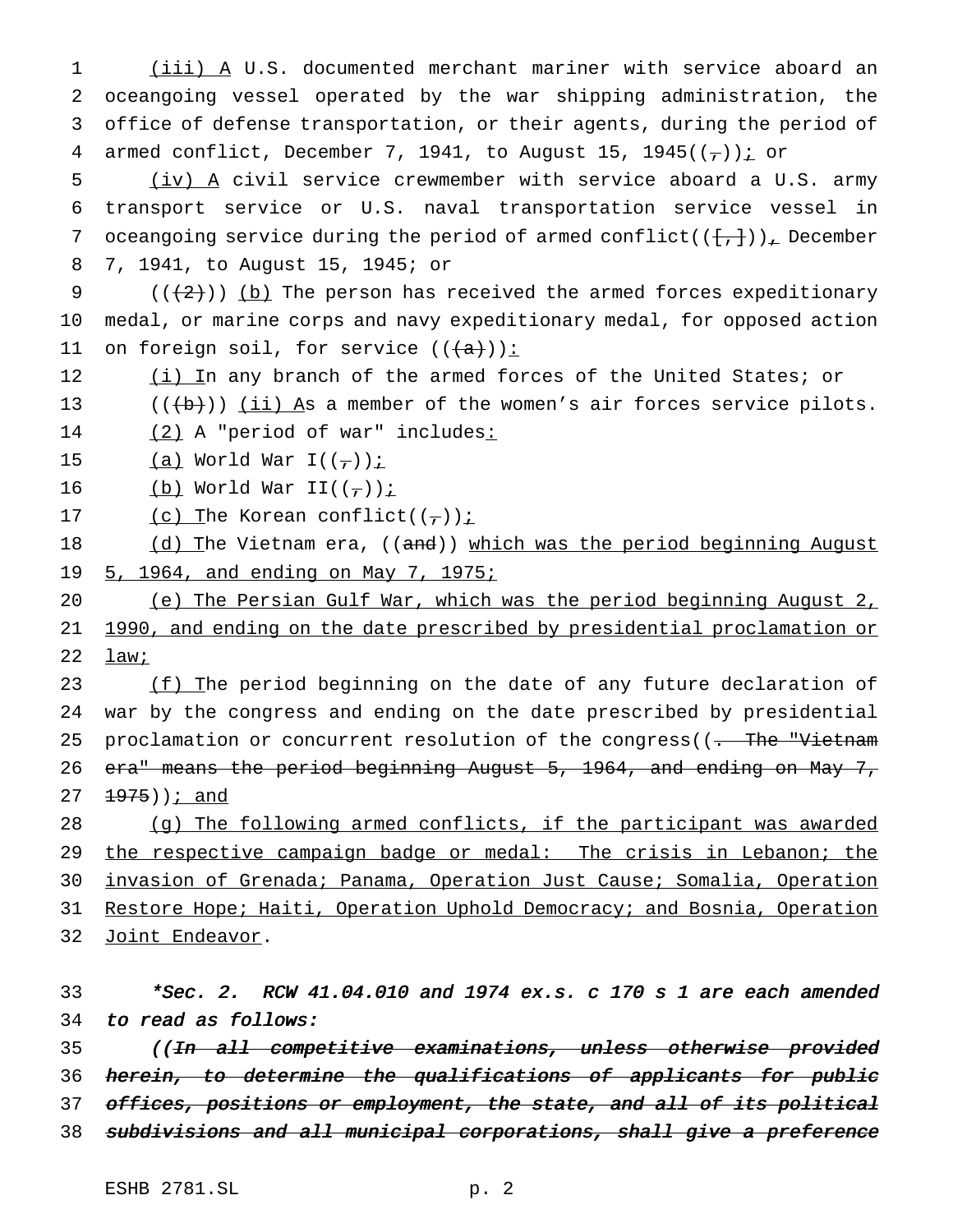1 status to all veterans as defined in RCW 41.04.005, by adding to the 2 passing mark, grade or rating only, based upon a possible rating of one 3 hundred points as perfect a percentage in accordance with the 4 following:)) For purposes of this section only, "veteran" is defined to 5 include veterans as defined in RCW 41.04.005(1) and to include every 6 person who, at the time the person seeks the benefits of this section, 7 has served more than one hundred eighty days of active duty not for 8 training, or if less than one hundred eighty days, must be receiving 9 compensation for a service-connected disability, in any branch of the 10 armed forces of the United States and who was discharged or released 11 under conditions other than dishonorable.

12 A veteran participating in all competitive and certain designated 13 promotional examinations with the state or any of its political 14 subdivisions and all municipal corporations shall receive a veteran's 15 preference. To receive a veteran's preference, the veteran must 16 receive a passing examination mark, grade, or rating. The veteran's 17 preference shall be a percentage of the passing examination mark, 18 grade, or rating as follows:

19 (1) Ten percent to a veteran who served in a combat zone during a 20 period of war as defined in RCW 41.04.005 and who is not receiving 21 ((any veterans)) military retirement ((payments and said)). The 22 percentage shall be ((utilized in said veteran's)) added to the passing 23 mark, grade, or rating of competitive examinations ((and not in any 24 promotional examination)) until ((one of such examinations results in 25 <del>said</del>)) <u>the</u> veteran's first appointment((<del>: PROVIDED, That said</del>))<u>. The</u> 26 percentage shall not be utilized in ((any)) promotional examinations 27 unless the veteran was called to active military service from 28 employment with the state or any of its political subdivisions or 29 municipal corporations, then the percentage shall be added to the first 30 promotional examination only, after compliance with RCW 73.16.035;

31 (2) Five percent to a veteran who did not serve in a combat zone 32 during a war period as defined in RCW 41.04.005 or who is receiving 33 ((any veterans retirement payments and said percentage shall be 34 utilized in said veteran's)) military retirement. The percentage shall 35 be added to the mark, grade, or rating of competitive examinations 36 ((<del>only and not in any promotional examination</del>)) until ((<del>one of such</del> 37 examinations results in said)) the veteran's first appointment((: 38 PROVIDED, That said)). The percentage shall not be utilized in ((any)) 39 promotional examination((+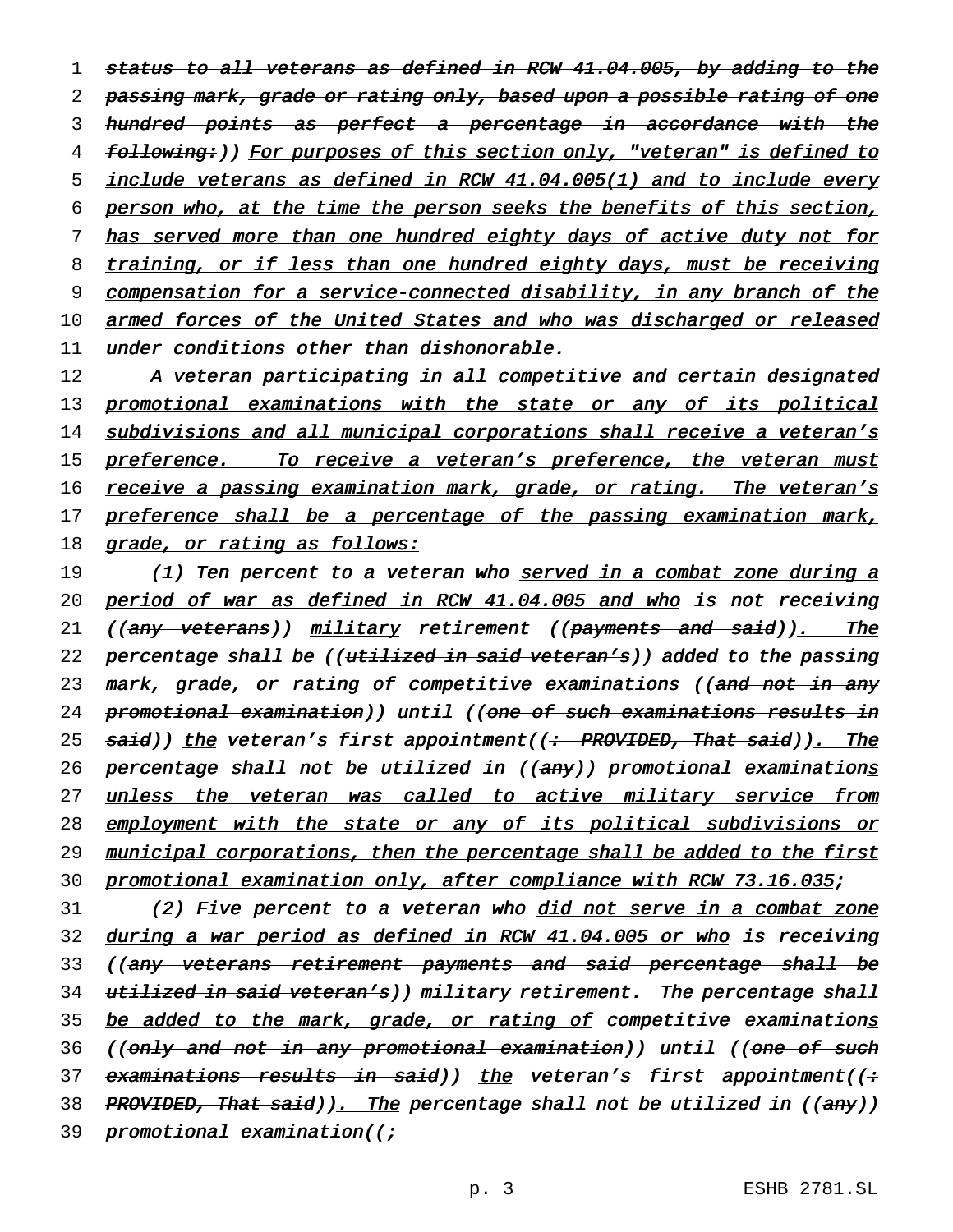1 (3) Five percent to a veteran who, after having previously 2 received)) unless the veteran was called to active military service 3 from employment with the state or any of its political subdivisions or 4 municipal corporations((<del>, shall be called, or recalled, to active</del> 5 military service for <sup>a</sup> period of one year, or more, during any period 6 of war, for his)). Then the percentage shall be added to the first 7 promotional examination only( $(\frac{1}{r}, \frac{1}{r}, \frac{1}{r})$  after compliance with RCW 8 73.16.035 ((as it now exists or may hereafter be amended));

 $9$  (( $\left(4\right)$  There shall be no examination preferences other than those 10 which have been specifically provided for above and all)) (3) A 11 veteran's preference((<del>s above</del>)) specified in subsections (1)(( $_{7}$ )) and 12 (2) ((and  $(3)$ )) of this section must be claimed ((by a veteran)) within 13 ((eight)) ten years of the date of ((his)) release from active military

14 service.

15 **\*Sec. 2 was vetoed. See message at end of chapter.**

Passed the House February 9, 1996. Passed the Senate February 29, 1996. Approved by the Governor March 30, 1996, with the exception of certain items that were vetoed. Filed in Office of Secretary of State March 30, 1996.

1 Note: Governor's explanation of partial veto is as follows:

2 "I am returning herewith, without my approval as to section 2, 3 Engrossed Substitute House Bill No. 2781 entitled:

4 "AN ACT Relating to veterans' benefits;"

 Engrossed Substitute House Bill No. 2781 amends statutes that give preference in public employment to veterans who have served during specific armed conflicts since the Vietnam era. This bill also adds categories of veterans to those who currently receive preferences.

 Section 1 of the bill recognizes veterans who have served in armed conflicts since 1975 for the purpose of receiving public employment preferences in the form of additional percentage points on competitive and promotional exams. I am very supportive of this portion of the bill, which provides well-deserved recognition to these men and women.

 Because section 2 of Engrossed Substitute House Bill No. 2781 contains substantial ambiguities which would make implementation extremely difficult, I have reluctantly vetoed this section. Furthermore, inconsistent interpretation and application by the public entities covered by the statute would make application of this section unnecessarily susceptible to legal challenges. Clear and consistent laws are particularly critical for those programs granting rights and benefits to any identified group.

22 The legislature should make the updating of these statutes relating 23 to our state's veterans an early priority in the next legislative